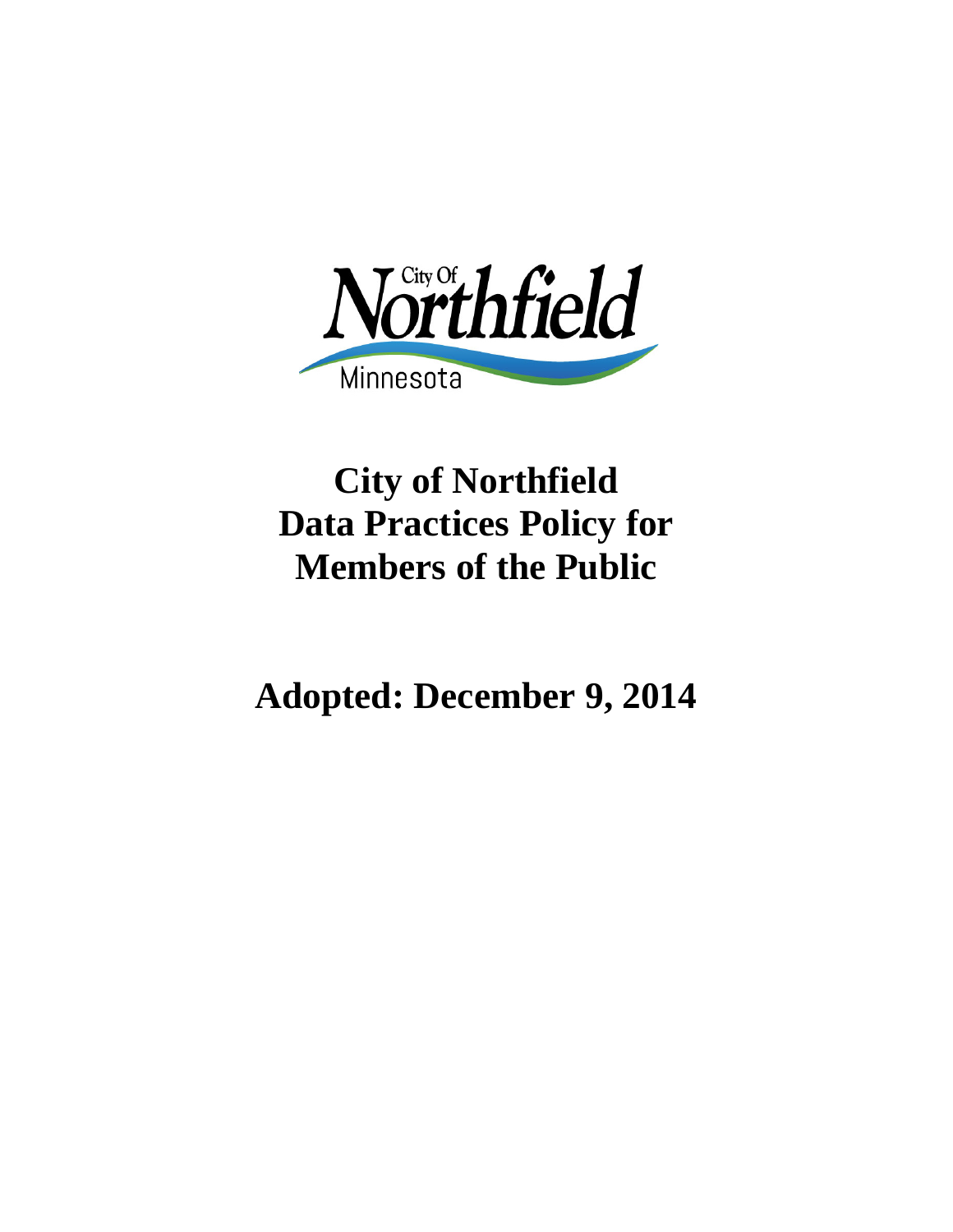# **Right to Access Public Data**

The Government Data Practices Act (Minnesota Statutes, Chapter 13) presumes that all government data are public unless a state or federal law says the data are not public. Government data is a term that means all recorded information a government entity has, including paper, email, DVDs, photographs, etc.

The Government Data Practices Act also provides that this government entity must keep all government data in a way that makes it easy for you, as a member of the public, to access public data. You have the right to look at (inspect), free of charge, all public data that we keep. You also have the right to get copies of public data. The Government Data Practices Act allows us to charge for copies. You have the right to look at data, free of charge, before deciding to request copies.

# **How to Make a Data Request**

To look at data or request copies of data that this government entity keeps, you must make a specific written request to the City identifying the data you seek. Make your request for data to the appropriate individual listed in the Data Practices Contacts on page 4. You may make your request for data by mail, fax, or email, using the data request form attached as Exhibit "A".

If you choose not to use the data request form, your request should include:

- that you, as a member of the public, are making a request for data under the Government Data Practices Act, Minnesota Statutes, Chapter 13;
- whether you would like to look at (inspect) the data, get copies of the data, or both; and
- a clear description of the data you would like to inspect or have copied.

This government entity cannot require you, as a member of the public, to identify yourself or explain the reason for your data request. However, depending on how you want us to process your request (if, for example, you want us to mail you copies of data), we may need some information about you. If you choose not to give us any identifying information, we will provide you with contact information so you may check on the status of your request. In addition, please keep in mind that if we do not understand your request and have no way to contact you, we will not be able to begin processing your request.

# **How We Respond to a Data Request**

Upon receiving your request, we will work to process it.

- If we do not have the data, we will notify you in writing as soon as reasonably possible.
- If we have the data, but the data are not public, we will notify you as soon as reasonably possible and state which specific law says the data are not public.
- If we have the data, and the data are public, we will respond to your request appropriately and promptly, within a reasonable amount of time by doing one of the following: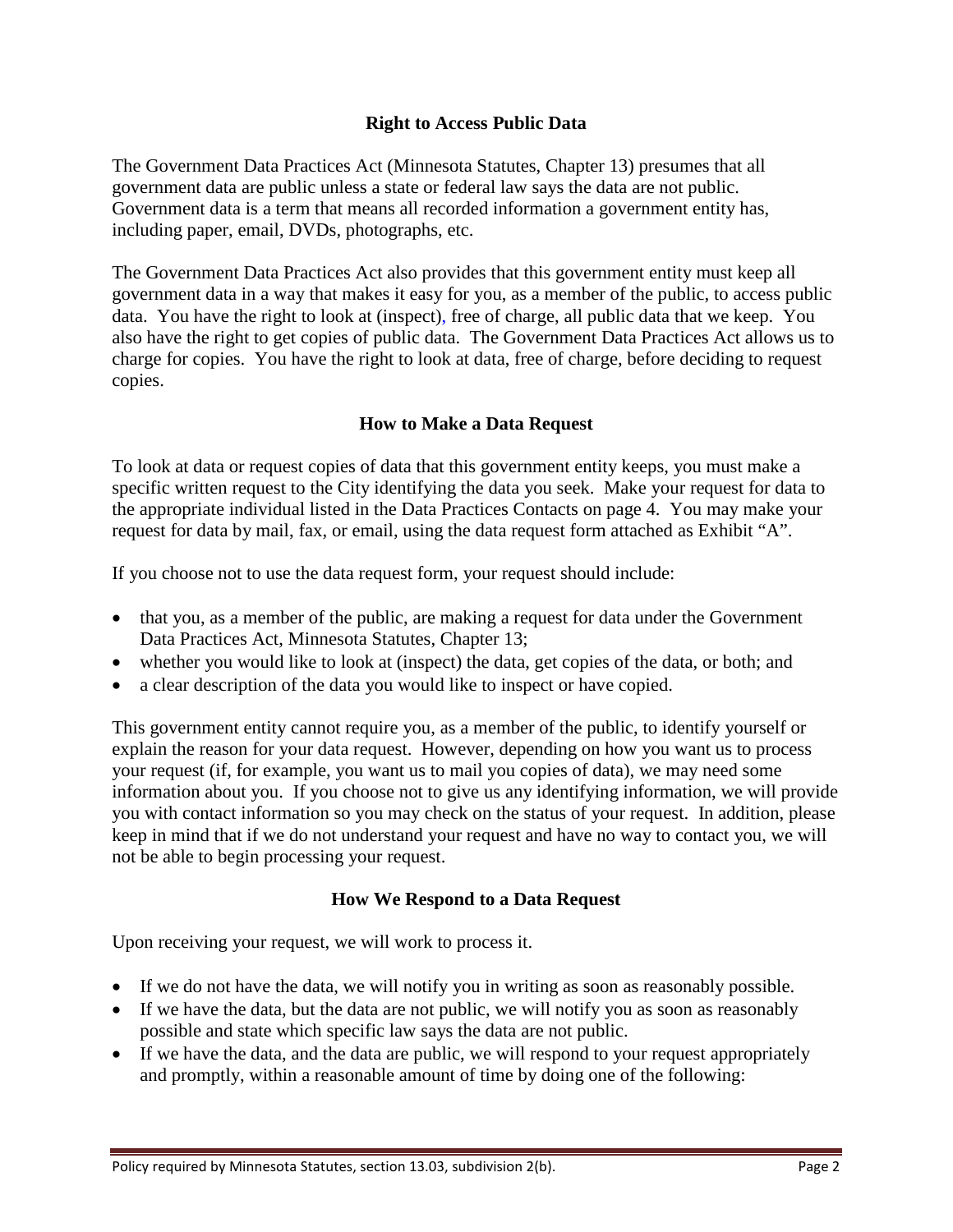- o arrange a date, time, and place for you to inspect data, for free, if your request is to look at the data, or
- o provide you with copies of the data as soon as reasonably possible. You may choose to pick up your copies, or we will mail or fax them to you. If you want us to send you the copies, you will need to provide us with an address or fax number. We will provide electronic copies (such as email or CD-ROM) upon request if we keep the data in electronic format.

Information about copy charges is on page 5.

We also will arrange for you to pre-pay for the copies.

If you do not understand some of the data (technical terminology, abbreviations, or acronyms), please let us know. We will give you an explanation if you ask.

The Government Data Practices Act does not require us to create or collect new data in response to a data request if we do not already have the data, or to provide data in a specific form or arrangement if we do not keep the data in that form or arrangement. (For example, if the data you request are on paper only, we are not required to create electronic documents to respond to your request.) If we agree to create data in response to your request, we will work with you on the details of your request, including cost and response time.

In addition, the Government Data Practices Act does not require us to answer questions that are not requests for data.

# **Requests for Summary Data**

Summary data are statistical records or reports that are prepared by removing all identifiers from private or confidential data on individuals. The preparation of summary data is not a means to gain access to private or confidential data. We will prepare summary data if you make your request in writing and pay for the cost of creating the data. Upon receiving your written request – you may use the data request form on attached as Exhibit "A" – we will respond within ten business days with the data or details of when the data will be ready and how much we will charge.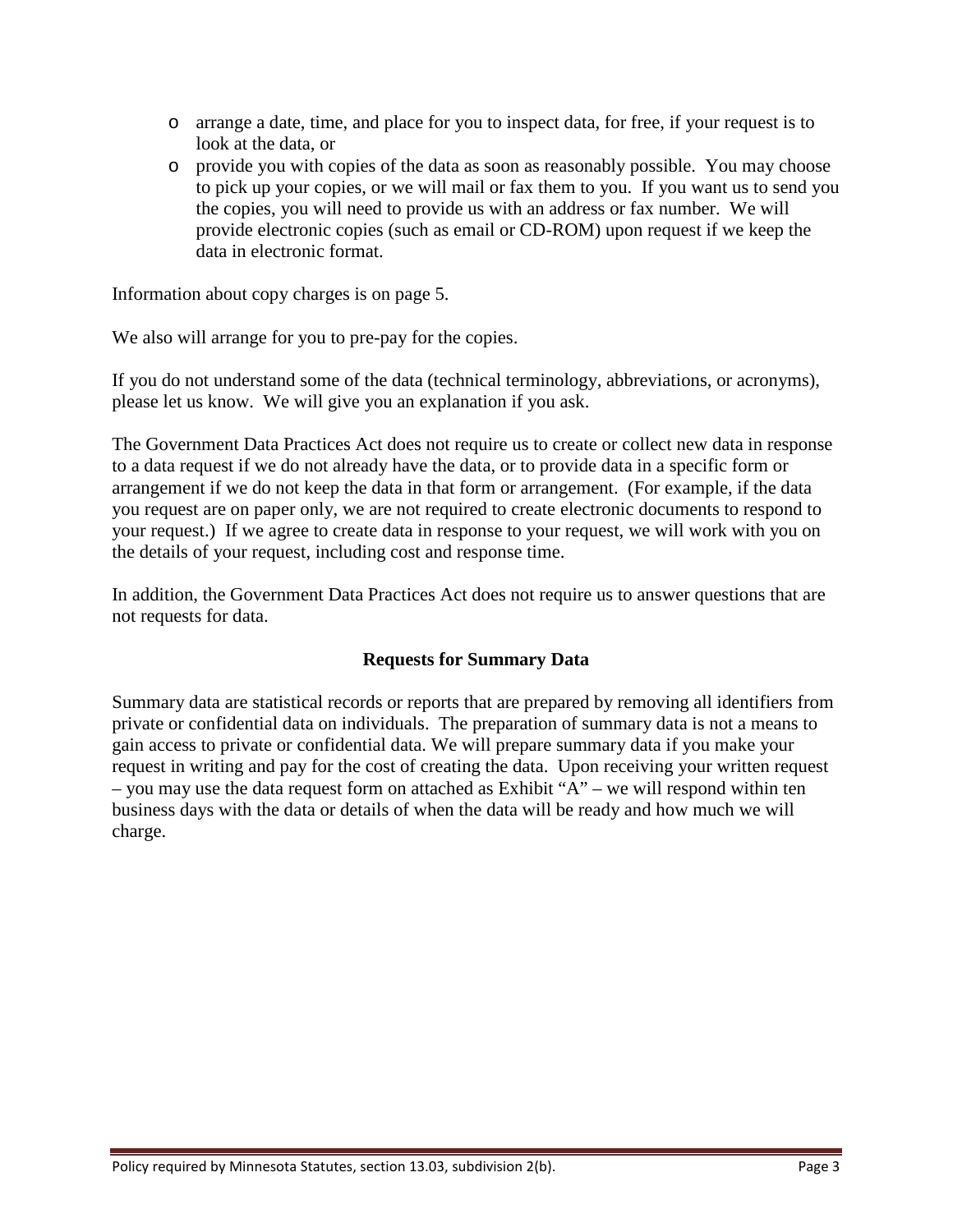# **Data Practices Contacts**

#### **Responsible Authority**

Lynette R. Peterson, City Clerk City of Northfield 801 Washington Street Northfield, MN 55057 Tel: 507-645-3001 Fax: 507-645-3055 Email: lynette.peterson[@ci.northfield.m](mailto:Deb.Little@ci.northfield.mn.us)n.us

#### **Data Practices Compliance Official**

Lynette R. Peterson, City Clerk City of Northfield 801 Washington Street Northfield, MN 55057 Tel: 507-645-3001 Fax: 507-645-3055 Email: lynette.peterson[@ci.northfield.m](mailto:Deb.Little@ci.northfield.mn.us)n.us

#### **Data Practices Designee(s):**

Law Enforcement Data Mischelle Watkins Northfield Police Department 1615 Riverview Drive Northfield, MN 55057 Tel: 507-645-4477 Fax: 507-663-9323 Email: [Mischelle.Watkins@ci.northfield.mn.us](mailto:Mischelle.Watkins@ci.northfield.mn.us)

Personnel Data Michelle Mahowald City of Northfield 801 Washington Street Northfield, MN 55057 Tel: 507-645-3012 Fax: 507-645-3055 Email: [Michelle.Mahowald@ci.northfield.mn.us](mailto:Michelle.Mahowald@ci.northfield.mn.us)

Property Data (Building, Planning/Zoning, Rental) Kari Bonde City of Northfield 801 Washington Street Northfield, MN 55057 Tel: 507-645-3036 Fax: 507-645-3055 Email: kari.bonde[@ci.northfield.mn.us](mailto:Mikayla.Fischer@ci.northfield.mn.us)